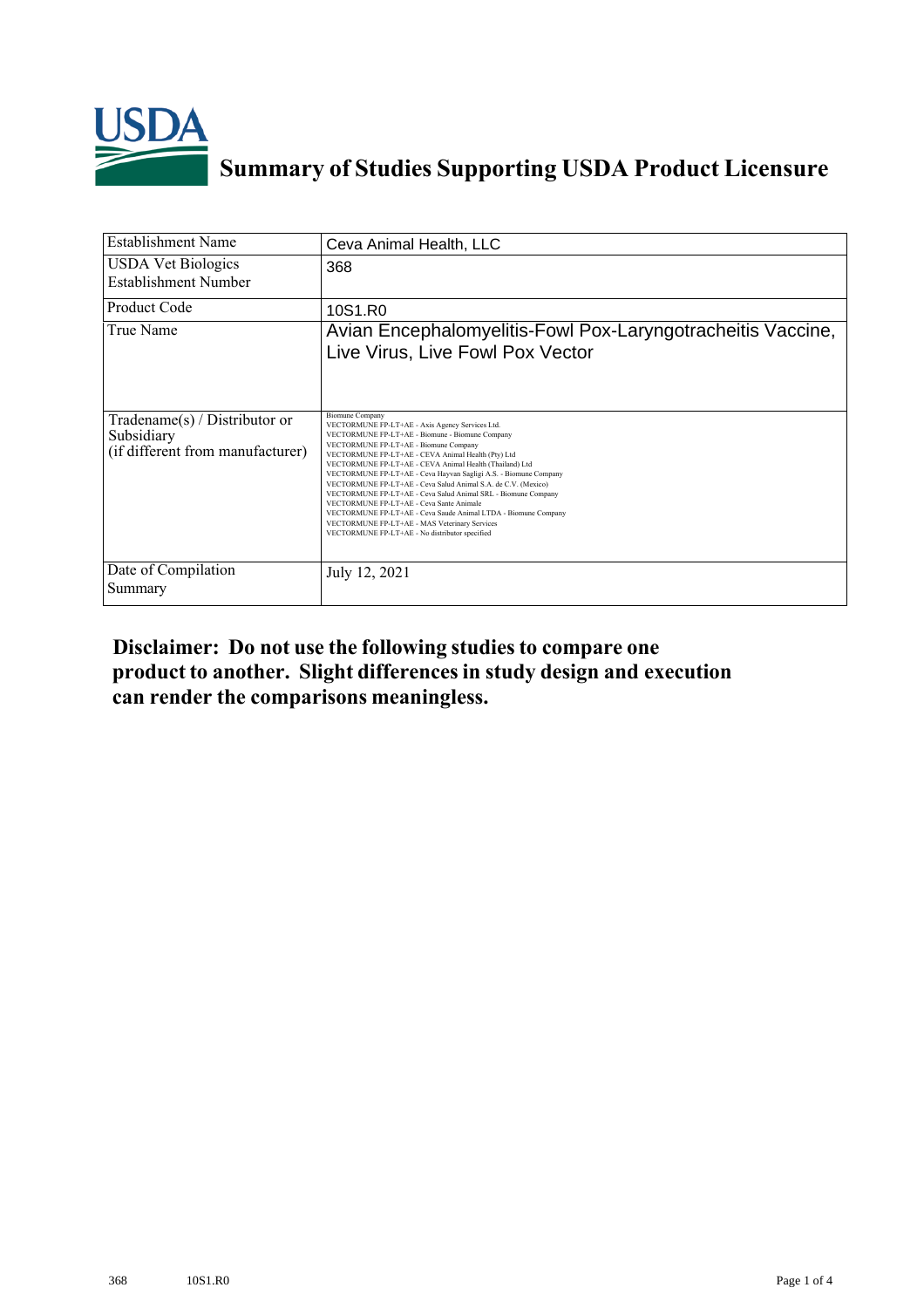| <b>Study Type</b>              | Efficacy                                                                                                                                                                                                                                                                                                                    |
|--------------------------------|-----------------------------------------------------------------------------------------------------------------------------------------------------------------------------------------------------------------------------------------------------------------------------------------------------------------------------|
| <b>Pertaining to</b>           | Avian Encephalomyelitis                                                                                                                                                                                                                                                                                                     |
| <b>Study Purpose</b>           | Demonstrate efficacy Avian Encephalomyelitis                                                                                                                                                                                                                                                                                |
| <b>Product Administration</b>  | Chickens at 8 weeks of age via the wing web route                                                                                                                                                                                                                                                                           |
| <b>Study Animals</b>           | Chickens                                                                                                                                                                                                                                                                                                                    |
| <b>Challenge Description</b>   |                                                                                                                                                                                                                                                                                                                             |
| <b>Interval observed after</b> |                                                                                                                                                                                                                                                                                                                             |
| challenge                      |                                                                                                                                                                                                                                                                                                                             |
| <b>Results</b>                 | Study data were evaluated by USDA-APHIS prior to product<br>licensure and met regulatory standards for acceptance at the time<br>of submission. No data are published because this study was<br>submitted to USDA-APHIS prior to January 1, 2007, and APHIS<br>only requires publication of data submitted after that date. |
| <b>USDA Approval Date</b>      | October 26, 2000                                                                                                                                                                                                                                                                                                            |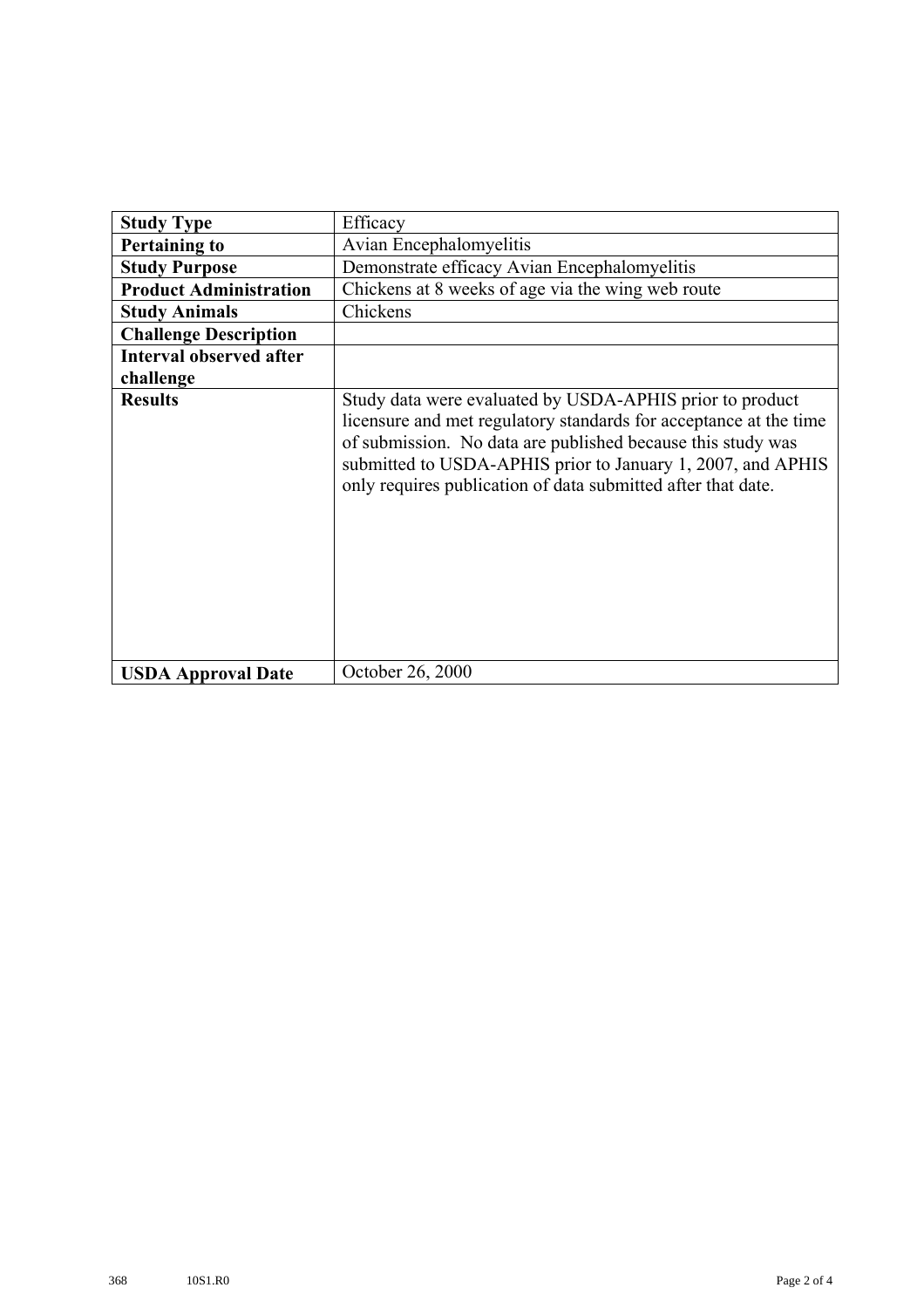| <b>Study Type</b>              | Efficacy                                                          |
|--------------------------------|-------------------------------------------------------------------|
| <b>Pertaining to</b>           | Fowl Pox Virus, Laryngotracheitis, and Avian                      |
|                                | Encephalomyelitis                                                 |
| <b>Study Purpose</b>           | Demonstrate efficacy against Fowl Pox Virus, Laryngotracheitis,   |
|                                | and Avian Encephalomyelitis                                       |
| <b>Product Administration</b>  |                                                                   |
| <b>Study Animals</b>           | Chickens                                                          |
| <b>Challenge Description</b>   |                                                                   |
| <b>Interval observed after</b> |                                                                   |
| challenge                      |                                                                   |
| <b>Results</b>                 | Study data were evaluated by USDA-APHIS prior to product          |
|                                | licensure and met regulatory standards for acceptance at the time |
|                                | of submission. No data are published because this study was       |
|                                | submitted to USDA-APHIS prior to January 1, 2007, and APHIS       |
|                                | only requires publication of data submitted after that date.      |
| <b>USDA Approval Date</b>      | October 26, 2000                                                  |